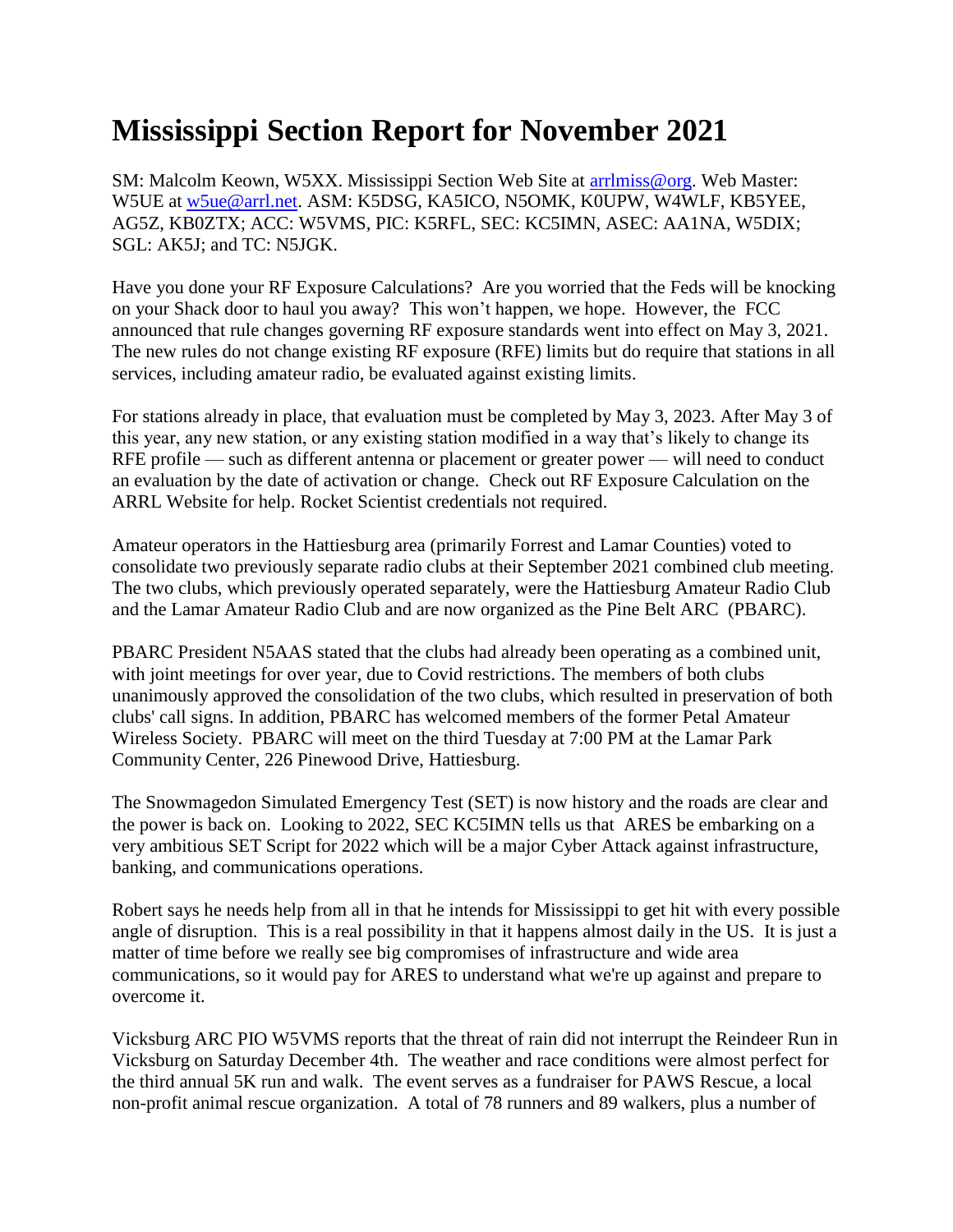dogs, competed in the event. The Vicksburg Amateur Radio Club, in addition to being an event sponsor, provided communication support. Club members KG5YEE, KG5OVR, KC5GIB, K5VXV, KC5VTN, N5JGK, K5IMT, W5WAF, and KC5GHU were stationed at vital intersections along the route. Members W5VMS and KD5DHR walked the route with radios. For those of you keeping score, KD5DHR finished the walk at 57:07, or 55 th overall. W5VMS finished at 49:03, or 34 th overall (That was good enough for third place in the 60-69 age group!).

Have you ever wondered about the person on the other end of a QSO? Many Hams have entered their backgrounds on QRZ.com. Check a few calls of Hams you have worked. A few years ago, there weren't that many biographies on the website but now there are many (including W5XX). Yours not on there? This a simple thing to do. Work up your biography on your favorite word processing app and then cut and paste to QRZ.com.

And in EC Reports –

KB5SZJ reports from Lauderdale County that Meridian ARC attendance and donations to the club are up. They hope to have some new equipment soon. Monthly training sessions are going well and are open to anyone who would like to attend. The training is being held after each monthly meeting and only takes up around 15 - 20 minutes. If you would like to know more or get involved, please send an email to KB5SZJ@gmail.com for more details.

KD5NDU reports from Yalobusha County that they have been able to add Allstar link and Echolink to the Water Valley repeater, if ever needed in an emergency and the internet is still up. ARES can link to other repeaters in three different ways now: Allstar, Echolink, or Yaesu Fusion on the digital side

KB5ZEA reports he made a presentation on Ham Radio to the students at the Attala County Vo-Tech,

From ACC W5VMS: Twenty clubs updated their records before the end of November and will once again receive a copy of the new ARRL Handbook. Handbooks will be mailed directly from the ARRL to POCs listed in the club record. Thanks for your attention to this.

The following clubs should check their mailboxes for a 2022 Handbook:

Alcorn County EMA Team Central Mississippi ARA Chickasaw ARA Deep Dixie Contest Club Jackson ARC Jackson County ARA Jim Leist Memorial ARC Lowndes County ARC Magnolia ARC Marion County HRC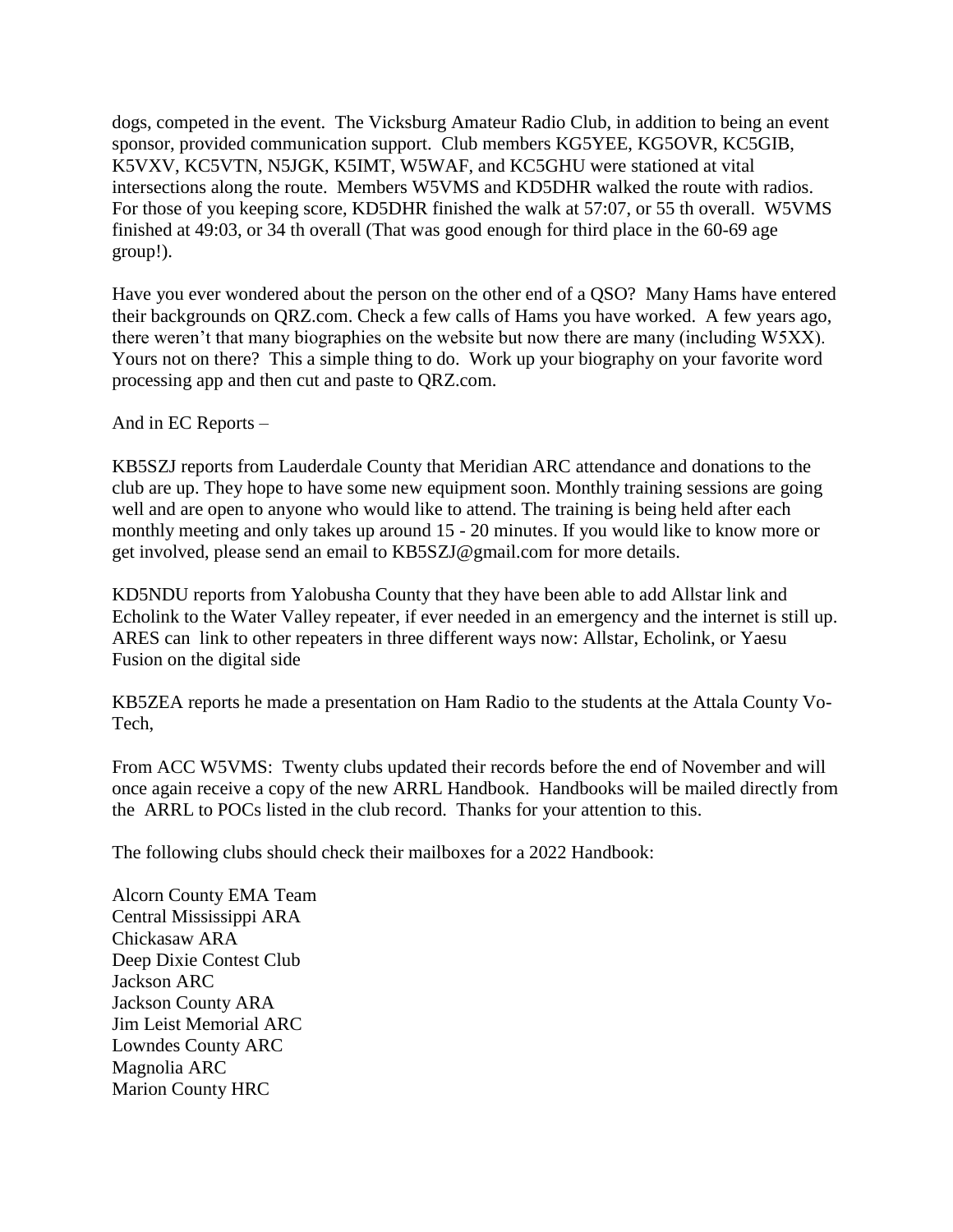Mississippi Coast ARA Mississippi State ARC Northeast Mississippi Radio Amateurs Olive Branch ARC Petal Wireless Association Pine Belt ARC Scott County ARA Tishomingo ARC Tombigbee ARA Vicksburg ARC

ARRL Headquarters has changed reporting procedures so that the ability to edit all clubs now rests at ARRL Headquarters. Only members listed as officers or as the club contact can now edit club records from the field. Consequently, the Section's current report rate dropped from 78% to 60% (still respectable, but …). If anyone needs help updating their record contact [clubs@arrl.org.](https://webmail.cablelynx.com/webmail/src/compose.php?send_to=clubs%40arrl.org)

Attached for your information below is the current status (updated from last month) of known upcoming Ham events in and around Mississippi:

- New Year's Eve On-the-Air Party, 3862 at 11 PM. POC: W5XX
- Capital City Hamfest, January 28 -29, TradeMart, Jackson, hamfest@msham.org
- 2022 Mississippi QSO Party, April 2-3, POC: W5XX
- April Fools Hamfest, April 2-3, Corinth, POC: K5WHB

Anybody have additional information? Thanks to all who helped pull this information together. This list will be updated in future Section Reports.

The listings of Mississippi new hams, upgrades, and new ARRL Members were not available this month. Hopefully, we will have combined November and December listings next month.

Mississippi ARRL Membership is now 990 down 1 from last month.

SEC Reports for November 2021: KC5IMN (SEC)

EC Reports for November 2021: K9EYZ (AEC)(Jackson), AE5FK (Walthall), KG5IAY (Carroll), KA5ICO (Chickasaw), AD7KJ (Franklin), KD5NDU (AEC)(Yalobusha), AF5NG (Marion), KG5SQZ (Hinds), KB5SZJ (Lauderdale), KF5VVU (Scott), KF5WVJ (DeSoto), and KB5ZEA (Attala),

Club Newsletter/Reports (Editor): the Meridian ARC Spark Gap (W5MAV)

Regret to report the passing of: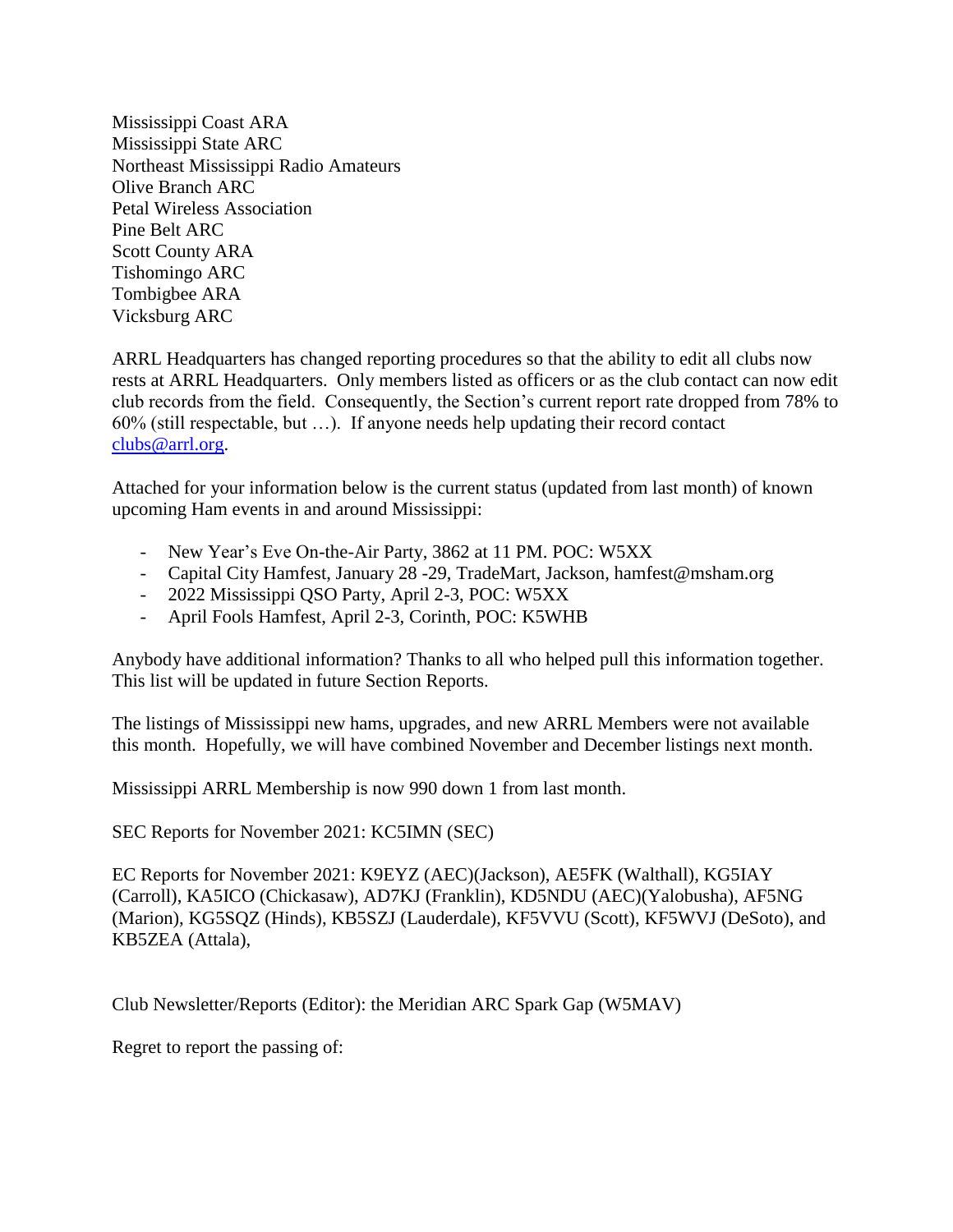AD5O of Brandon. Lawrence owned Radio Specialists in Jackson for many years. He was an active member of the Jackson ARC and very much on the air lacking only a few to be at the Top of the ARRL DXCC Honor Roll. In his church ministry at FBC Jackson he was one of the founders of the TV Ministry and along with his daughter Laurie, K5LAM, maintained the Church Prayer Guide.

AK5W of Oxford. Dr. Baird was a Physics professor at Ole Miss for over thirty years and Chairman of the Department for ten years. He was very active in the Ole Miss ARC.

HF Net Reports – sessions/QNI/QTC (Net Manager)

K5TAL 80M Net 4/47/0 (WV5Q)

Magnolia Section Net 30/1155/11 (KA5ICO)

MS Baptist Hams Net 4/21/0 (WF5F)

VHF Net Reports - sessions/QNI/QTC (Net Manager)

Attala County ARES Net 1/3/0 (KB5ZEA)

Capital Area Emergency Net 4/35/0 (K5XU)

Central Mississippi ARES Training Net 10/109/0 – joint net traffic count (KG5SQZ)

DeSoto County Training and Information 4/83/0 (KF5WVJ)

Delta ARES Emergency Net ?/195/0 (KF5IAY)

Jackson County ARES 4/57/0 (K9EYZ)

JARC Emergency Net 5/57/0 (K5XU)

Lowndes County ARC 5/53/0 (K5TCO)

Marion County ARES Net ?/42/0 (AF5NG)

Meridian Area EM Net 10/27/0 (KB5SZJ)

Mississippi Coast ARA 5/125/0 (AB5FU)

MSU ARC Net 5/121/0 (N5OMK)